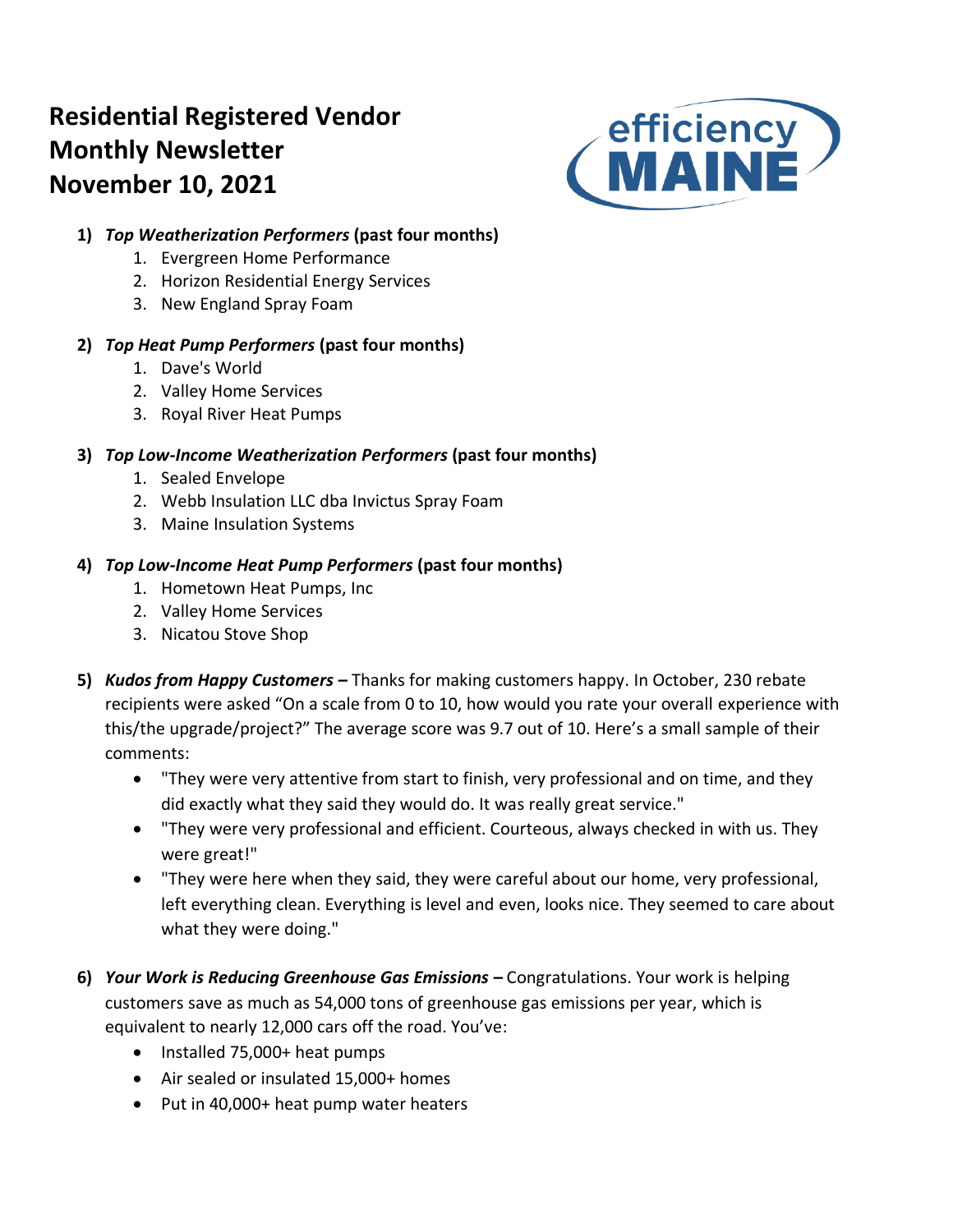- **7)** *Tip from the Field* **–** Our inspectors have observed the following **best practices for weatherizing attic hatches**:
	- 1. insulate with at least four inches of rigid foam,
	- 2. weatherstrip to prevent air leakage,
	- 3. install latches to keep hatch in contact with weatherstripping (if necessary),
	- 4. caulk trim, and
	- 5. use dam to hold attic insulation back.
- **8)** *Rebate Processing Tip –* All requirements must be met at time of submitting a claim form. If the homeowner is going to complete portions of the upgrade (e.g., installing a custom rain cap), then the claim form should not be submitted until their work is complete.
- 9) *Tool of the Month -* We recently updated our list of Most Commonly Rebated Residential Heat [Pumps.](https://www.efficiencymaine.com/docs/Most-rebated-heat-pumps.pdf) It may help to increase your customers' confidence in your recommended solution. You can download it [here.](https://www.efficiencymaine.com/docs/Most-rebated-heat-pumps.pdf)
- **10)** *Fact of the Month –* According to the [U.S. Energy Information Administration,](https://www.eia.gov/outlooks/steo/report/WinterFuels.php) heating oil and propane prices are on track to significantly increase this heating season. Fortunately, Efficiency Maine offers [insulation rebates of \\$500 to \\$9,600.](https://www.efficiencymaine.com/home-insulation/) Visit our website to learn more about how you can take control of your costs by fully insulating your home.
- **11)** *October Loans Down 26% Year-Over-Year and Year-to-Date Loans Were Down 15% –* If you don't already have a loan portal ID and password, you can reach our financial services provider (NEIF) by calling our Call Center (866-376-2463).



### **PROGRAM RESULTS**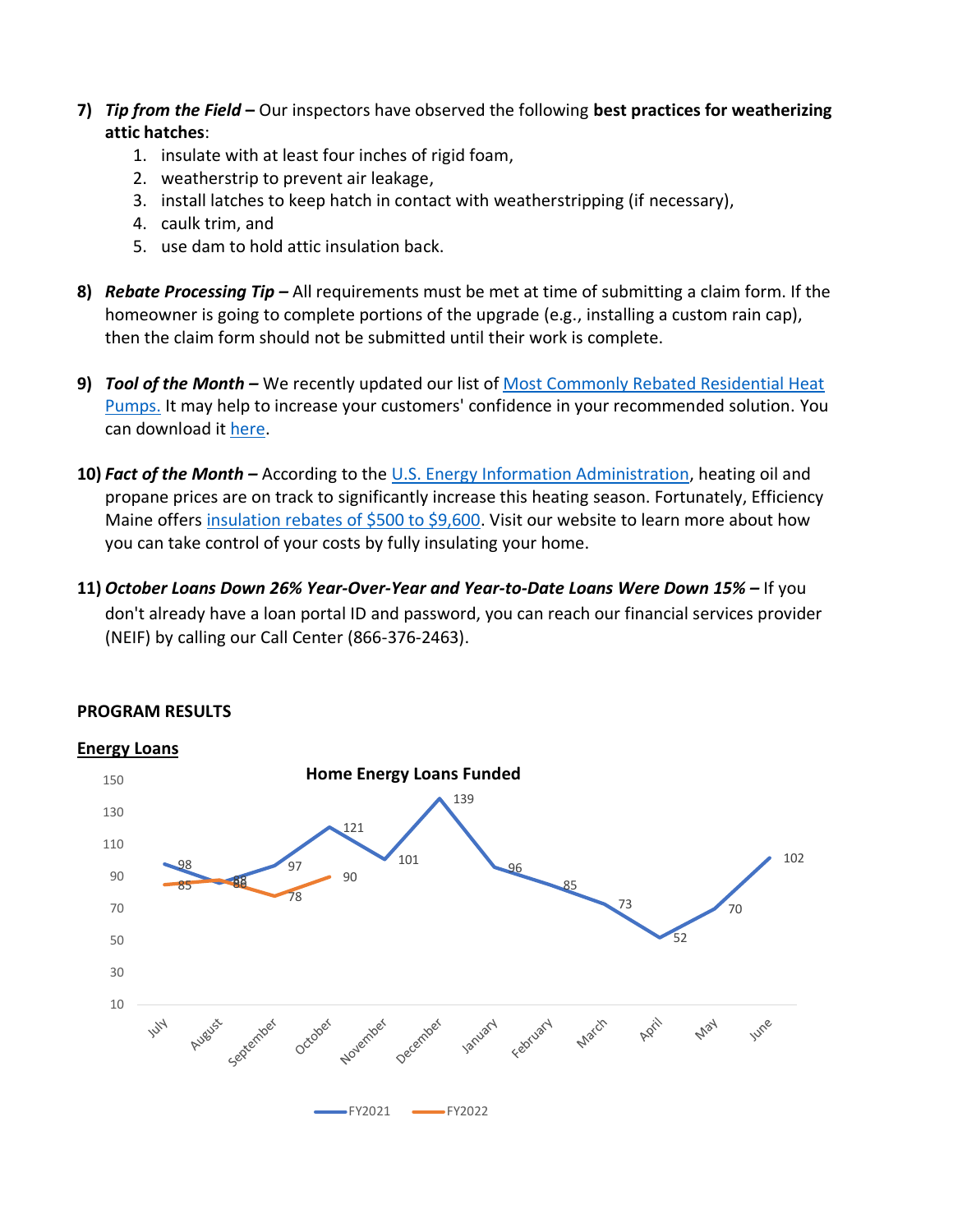## **Home Energy Savings Program (HESP)**



#### **HESP Number of Rebates – Last 12 Months**

|  | HESP Number of Rebates - Last 12 Months (DETAILS) |  |  |  |  |  |  |  |  |
|--|---------------------------------------------------|--|--|--|--|--|--|--|--|
|--|---------------------------------------------------|--|--|--|--|--|--|--|--|

|                | <b>HESP Rebate Type</b>          | <b>Nov</b><br>2022 | <b>Dec</b><br>2020 | Jan<br>2021     | Feb<br>2021 | Mar<br>2021 | Apr<br>2021 | May<br>2021 | June<br>2021 | Jul<br>2021 | Aug<br>2021 | Sep<br>2021 | Oct<br>2021 | <b>TOTAL</b> |
|----------------|----------------------------------|--------------------|--------------------|-----------------|-------------|-------------|-------------|-------------|--------------|-------------|-------------|-------------|-------------|--------------|
| $\mathbf{1}$   | Heat Pumps -<br>1st Indoor Units | 1,238              | 1,452              | 1,188           | 816         | 939         | 843         | 997         | 1,001        | 1,253       | 1,783       | 1,482       | 1,143       | 14,135       |
| $\overline{2}$ | Heat Pumps -<br>2nd Indoor Units | 616                | 742                | 645             | 451         | 497         | 477         | 567         | 522          | 638         | 921         | 875         | 693         | 7,644        |
|                | 3 Air Sealing                    | 123                | 134                | 84              | 75          | 93          | 71          | 89          | 45           | 28          | 58          | 48          | 70          | 918          |
|                | 4 Attic Insulation               | 104                | 124                | 95              | 67          | 100         | 63          | 92          | 45           | 28          | 65          | 50          | 85          | 918          |
| l5             | <b>Basement Insulation</b>       | 96                 | 99                 | 80              | 57          | 77          | 50          | 54          | 50           | 25          | 47          | 41          | 72          | 748          |
|                | 6 Wall Insulation                | 34                 | 49                 | 30              | 18          | 33          | 21          | 23          | 17           | 9           | 18          | 20          | 27          | 299          |
|                | 7 Geothermal HP                  |                    | 3                  | 5               | 5           | 4           | 0           | 1           | 0            | 3           | 2           | 1           | 2           | 28           |
|                | 8 Pellet Boiler                  | 10                 | 12                 | 6               | 8           | 6           | 4           | 6           | 3            | 5           | 10          | 10          | 7           | 87           |
|                | TOTALI                           | 2,223              |                    | $2,615$   2,133 | 1,497       | 1,749       | 1,529       | 1,829       | 1,683        | 1,989       | 2,904       | 2,527       | 2,099       | 24,777       |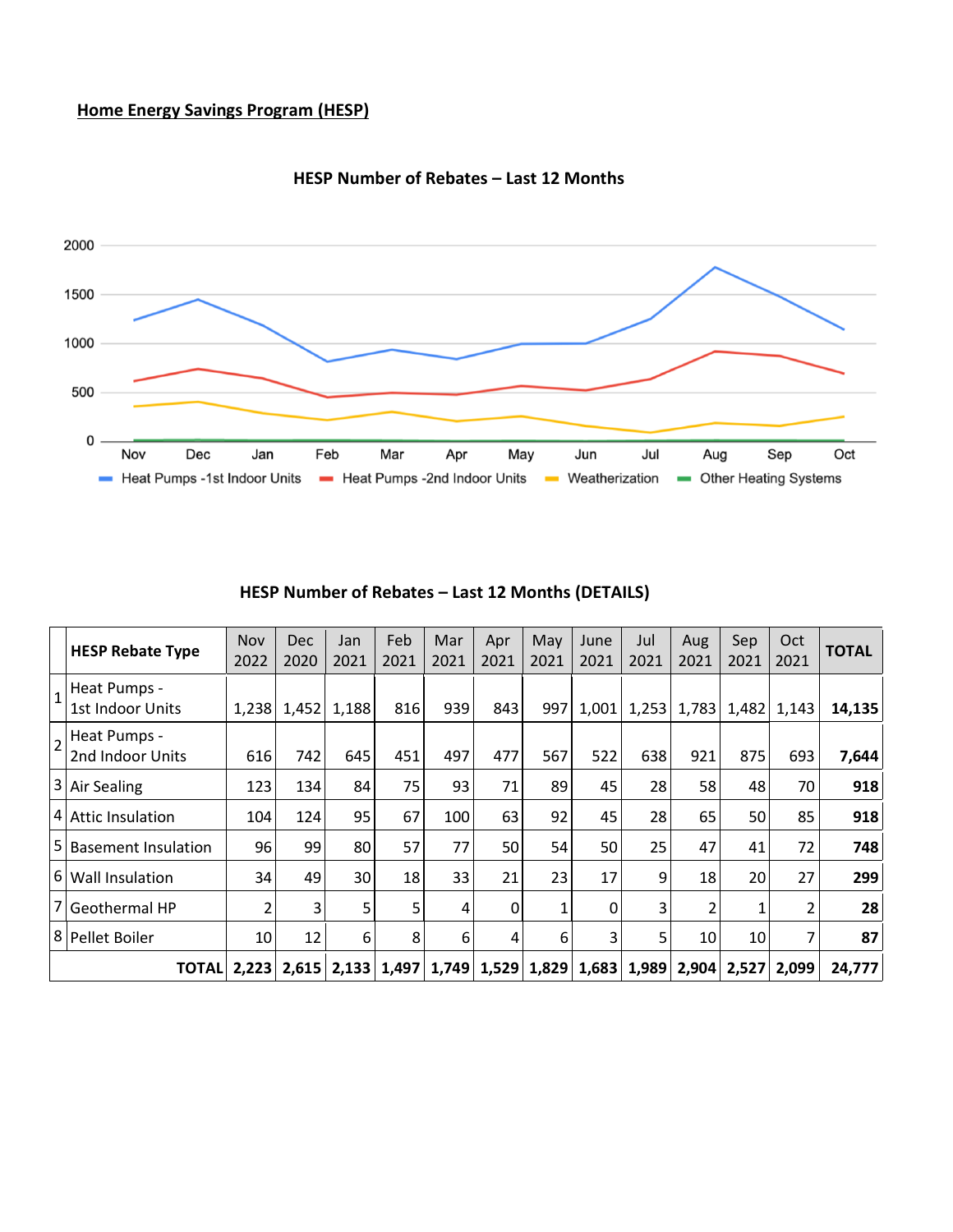

## **Fiscal Year-to-Date Rebate Comparisons**

| <b># HESP Rebate Type</b>       | <b>FYTD 151</b> | <b>FYTD 16</b> | <b>FYTD 17</b> | <b>FYTD 18</b> | <b>FYTD 19</b> | <b>FYTD 20</b> | <b>FYTD 21</b> | <b>FYTD 22</b> |
|---------------------------------|-----------------|----------------|----------------|----------------|----------------|----------------|----------------|----------------|
| 1 Heat Pumps - 1st Indoor Units | 3,251           | 2,225          | 1,959          | 2,110          | 2,058          | 2,718          | 4,934          | 5,661          |
| 2 Heat Pumps - 2nd Indoor Units | $\overline{0}$  | 0              | 138            | 969            | 967            | 1,155          | 2,311          | 3,127          |
| 3 Air Sealing                   | 681             | 508            | 374            | 266            | 330            | 342            | 257            | 204            |
| I4 Attic Insulation             | 264             | 292            | 263            | 182            | 238            | 291            | 227            | 228            |
| 5 Basement Insulation           | 222             | 173            | 116            | 96             | 181            | 237            | 186            | 185            |
| 6 Wall Insulation               | 58              | 65             | 74             | 47             | 99             | 97             | 79             | 74             |
| l 7 l Geothermal HP             | 27              | 21             | 20             | 3              | 4              | 6              | 5              | 8 <sup>1</sup> |
| 8 Pellet Boiler                 | 131             | 30             | 25             | 18             | 13             | 18             | 19             | 32             |
| <b>Total Measures Installed</b> | 3,314           | 2,969          | 3,691          | 3,890          | 4,864          | 8,018          | 9,519          |                |